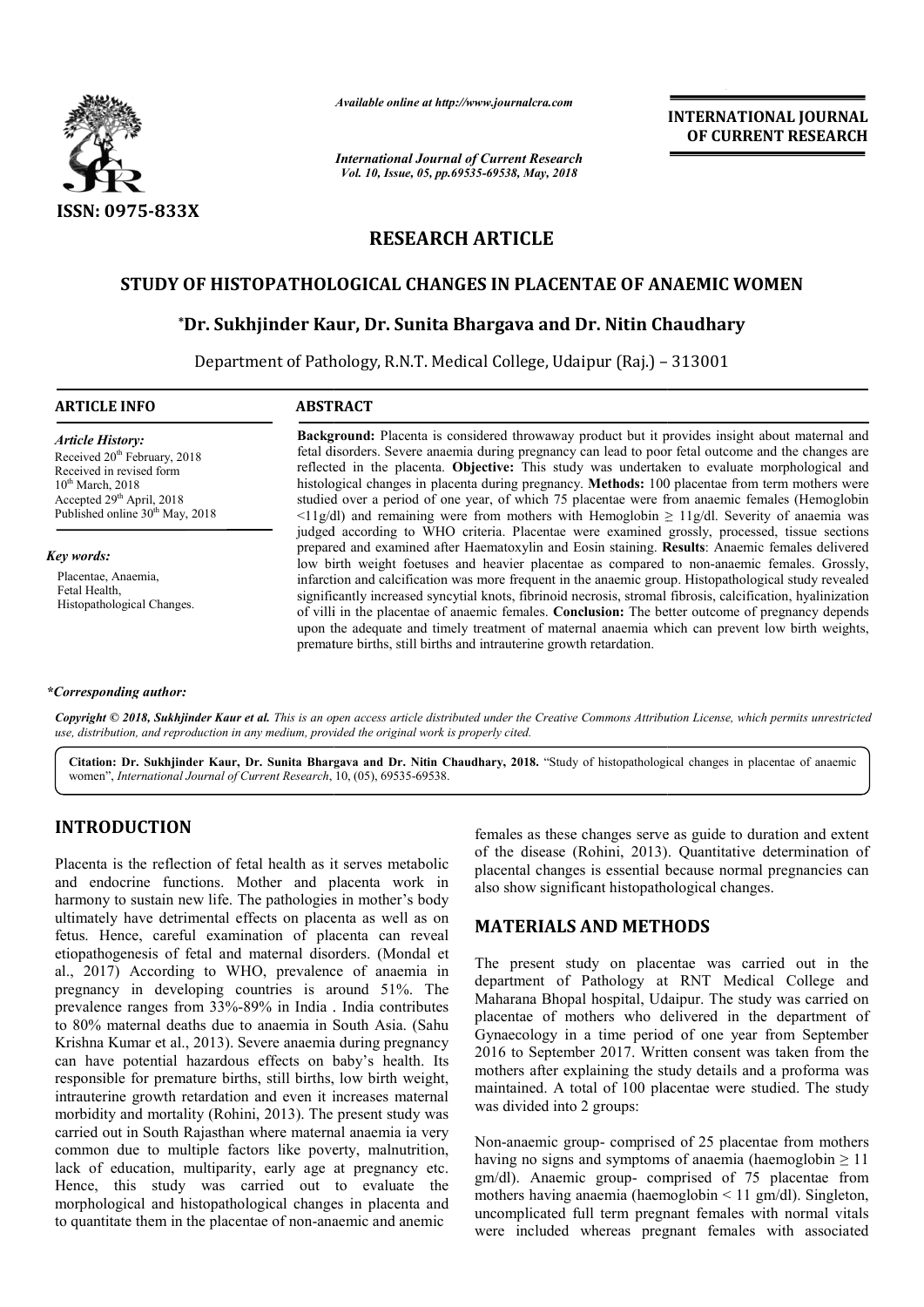obstetric complications, medical disorders of pregnancy and twin pregnancies were excluded from the study. Both deliveries were included either normal vaginal or caesarean. Haemoglobin estimation was done by automated cell counters. Complete blood counts and peripheral blood smears were also evaluated. The severity of anaemia among the mothers was judged by the criteria suggested by WHO (World Health Organization, 1993). The placentae were collected along with detailed case history and were examined as soon as possible after delivery in the fresh state. The placenta was blotted with filter paper and weighed accurately in grams. Gross features like cord attachment, number of umbilical vessels, true knots, torsion, stricture, hematoma, thrombosis, no. of cotyledons were examined. Placentae were fixed in 10% formalin for 24- 48 hours thereafter sections were taken, further processed and stained with conventional Haematoxylin and Eosin stain. Microscopic examination was carried out on 100 villi per section and histopathological changes like syncytial knots, vasculosyncytial membranes, fibrinoid necrosis, stromal fibrosis, hyalinised villi and calcification was noted.

- Syncytial knots in more than 30% of the villi were considered excessive.
- Normally, 6-30% of the villi in a placenta show vasculo syncytial membranes.
- Placentae in which fibrinoid necrosis involves upto three percent of placental villi was normal.
- In the term placenta normally less than 3 percent of villi may show increase in stromal fibrosis (Adil, 2012).

## **RESULTS**

The age of females involved in our study ranged from 17-38 years. Out of 100 females, 25 were non-anaemic and 75 were anaemic. Their Hb levels ranged from 5-13.1g/dl. Majority of females (44%) were mildly anaemic with Hb 9-10.9g/dl. 56% of females were primigravida and 44% were multigravida. The fetal weight recorded was 1.4kg-3.9kg. Majority of the females (41%) delivered foetuses with birth weight 2.5- 3.5kgs.



**Figure 1. comparison of gross infarction and calcification in both groups**

The placentae delivered weighed 110-900 grams and majority of females (41%) delivered placentae weighing 330-750 grams. In anaemic group; mean fetal weight and mean placental weight recorded was 2.57±0.58 kg and 472.26±146.11 grams respectively. Cord attachment was eccentric in placentae of anaemic females whereas it was central in non-anaemic females.



**Figure 2. Showing comparison of mean fetal weight (kilograms) in different studies**



**Figure 3. Showing comparison of mean placental weight (grams) in different studies**

Gross examination of the placentae of anaemic females revealed infarction and calcification more frequently than the non-anaemic females (Figure no 1). The histopathological changes seen were calcification, stromal fibrosis, syncytial knots, fibrinoid necrosis, hyalinised villi and vasculosyncytial membranes; out of which syncytial knots was the most common histopathological feature noted (Table no 1). In the anaemic group, 78.66% placentae showed significant (>30% villi) syncytial knots count as compared to 56% cases in nonanaemic group (Table no 2). Significant fibrinoid necrosis and stromal fibrosis in >30% viili was observed in 46.66% cases and 42.66% cases respectively in the anaemic group. There was no significant statistical difference observed in the incidence of vasculosyncytial membranes in the anaemic and non-anaemic groups.

## **DISCUSSION**

Severe anaemia during pregnancy leads to hypoxia which affects formation, development and maturation of placenta; ultimately the growth and survival of baby gets affected (Adil, 2012). The histopathological changes occurring in placenta during severe anaemia are also seen in normal placenta but the extent of involvement varies i.e. more in anaemic placenta (Fox, 1997). It was seen in our study that the mean fetal weight in non-anaemic group was more as compared to anaemic group with significant p value.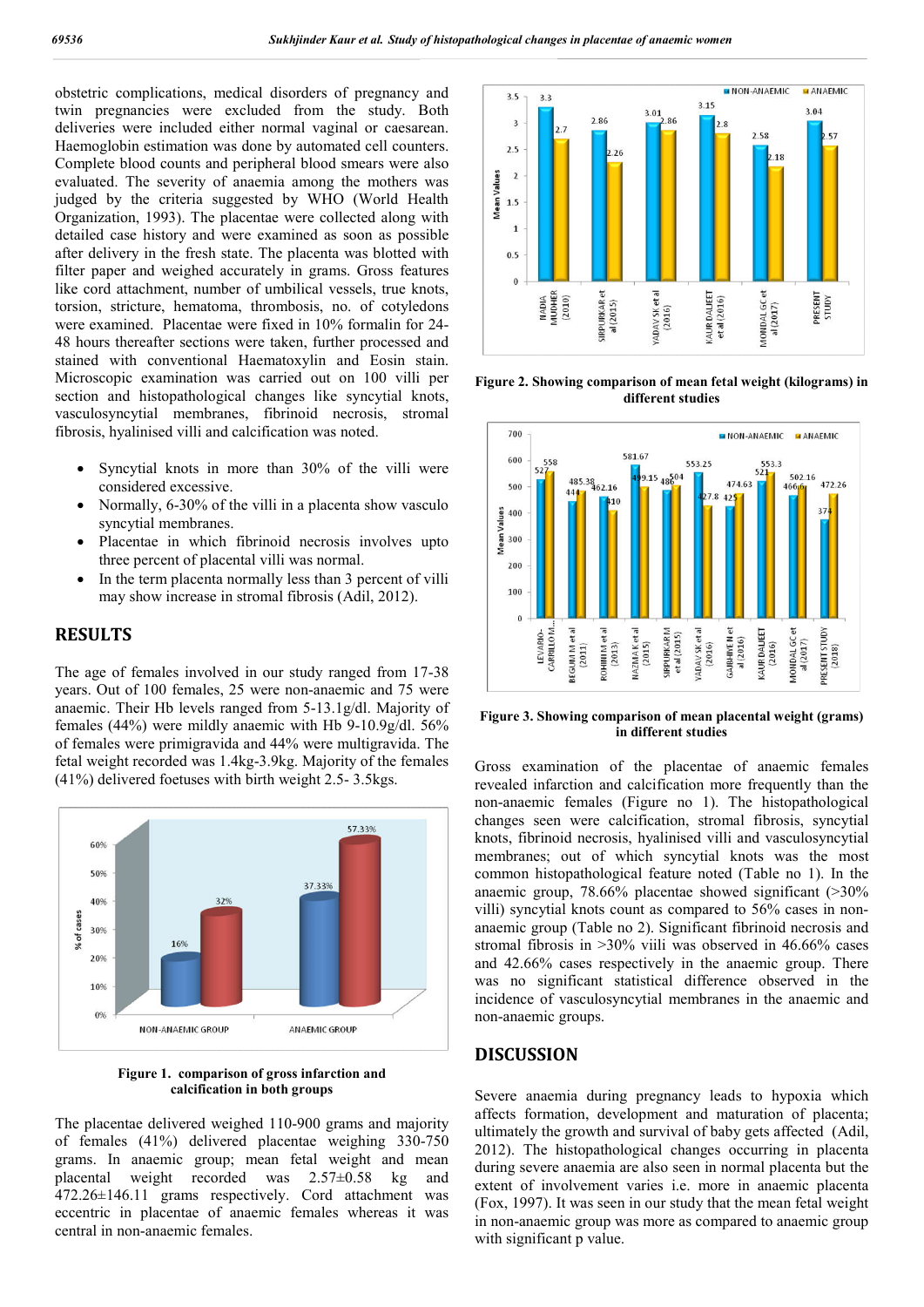| Table 1. Comparison of histopathological features of placenta in the present study |  |  |  |
|------------------------------------------------------------------------------------|--|--|--|
|------------------------------------------------------------------------------------|--|--|--|

| Parameters         | Non-anaemic group | Anaemic group | P value |
|--------------------|-------------------|---------------|---------|
| Calcification      | 8(32%)            | 43 (57.33%)   | < 0.05  |
| Stromal fibrosis   | $5(20\%)$         | 32(42.67%)    | < 0.05  |
| Syncytial knots    | $14(56\%)$        | 59 (78.67%)   | < 0.05  |
| Fibrinoid necrosis | 6(24%)            | 35(46.67%)    | < 0.05  |
| Hyalinized villi   | 16(64%)           | 65(86.67%)    | < 0.05  |
| Vsm                | 9(36%)            | 12(16%)       | < 0.05  |

**Table 2. Comparison of microscopic features according to involvement of villi**

| Microscopic Features       | Non-Anaemic         |      |                  | Anaemic |                     |       |                  |       |
|----------------------------|---------------------|------|------------------|---------|---------------------|-------|------------------|-------|
|                            | $\leq$ 30% of villi |      | $>30\%$ of villi |         | $\leq$ 30% of villi |       | $>30\%$ of villi |       |
|                            | No. of cases        | $\%$ | No. of cases     | $\%$    | No. of cases        | $\%$  | No. of cases     | $\%$  |
| Syncytial knots            |                     | 44   |                  | 56      | 16                  | 21.33 | 59               | 78.66 |
| Vasculo syncytial membrane | 20                  | 80   |                  | 20      | 43                  | 57.33 | 32               | 42.66 |
| Fibrinoid necrosis         | 9                   | 76   |                  | 24      | 40                  | 53.33 | 35               | 46.66 |
| Stromal fibrosis           | 20                  | 80   |                  | 20      | 43                  | 57.33 | 32               | 42.66 |

The studies shown in Figure no 2 (Nadia Mudher , 2010; Sirpurkar Manik , 2015; Yadav Shekhar Kumar et al., 2014; Kaur Daljeet , 2016; Mondal , 2017) show that anaemia in pregnancy is associated with low fetal birth weights. Anaemic females delivered heavier placenta as compared to females of non-anaemic group. The studies supporting and contrasting with our study is depicted in Figure no 3 (Levario et al., 2013; Rohini et al., 2013; Begum, 2010; Kiran Nazma et al., 2015; Sirpurkar Manik, 2015; Yadav Shekhar Kumar et al., 2014; Gajbhiye Nisha et al., 2016; Kaur Daljeet, 2016; Mondal et al., 2017).The difference in method of delivery, the amount of blood remaining in the placenta as well as collection and processing techniques may have lead to such variations as seen by Nazma Kiran et al. (2014). In the present study; calcification and gross infarction was increased in the anaemic group as compared to non-anaemic group. Similar findings were observed by (Rohini et al., 2013; Nigam et al., 2014; Mondal et al., 2017).

In present study, high villous syncytial counts (in  $>30\%$  of villi) were seen in placentae of anaemic group as compared to placentae of non-anaemic group. Villous hypovascularity leads to formation of syncytial knots suggesting that an attempt was made to form new villi so as to increase an effective surface area for exchange (Adil, 2012). Similar findings were also observed by (Adil, 2012; Sabharwal, 1987; Nadia Mudher, 2010) but a study done by (Rohini et al., 2013) reported low incidence of excessive syncytial knots in anaemic group. No statistical significant difference in vasculo-syncytial membranes were found in both groups. The findings are similar to findings of (Adil, 2012) and dissimilar to findings of (Dhall, 1994; Sirpurkar Manik, 2015). In case of fibrinoid necrosis, our study corroborated with the findings of (Adil, 2012; Nadia Mudher, 2010) who observed increased fibrinoid necrosis in the anaemic group. In contrast, a study by (Rohini et al., 2013) reported decreased incidence of villi with fibrinoid necrosis in anaemic group. Villous stromal fibrosis which may be due to relative hypoxia in the peripheral part of placental lobule also increases with severity of anaemia. The findings are in consonance with the findings of (Adil, 2012; Sabharwal , 1987; Nadia Mudher , 2010; Rohini , 2013; Sahu Krishna Kumar et al., 2013; Agboola , 1975; et al., 1979). Our study showed hyalinization of villi was more in anaemic group than the non-anaemic group which is corroborated by studies of (Sabharwal et al., 1987; Nadia Mudher, 2010) depicting that hyalinization of villi increases with anaemia.

#### **Conclusion**

Its concluded that better outcome of pregnancy depends upon the adequate and timely treatment of maternal anaemia which can prevent low birth weights, premature births, still births and intrauterine growth retardation.

**Conflicts of Interest**: This study has no conflict of interest to declare by any author.

**Source of Funding:** Not required as govt. institution

### **REFERENCES**

- Adil S, Nausheen Rumana AK. 2012. A study of histopathological changes of placenta in severe anaemia. *Journal of Evolution of Medical Dental Sciences*, 1(4):616-623.
- Agboola A.1975. Placental changes in patients with a low haemotocrit. *The British Journal of Obstetrics and Gynaecology*, 82: 225-227.
- Begum M, Nurunnabi ASM, Ara S.2010. Microscopic changes of Placental components in maternal anaemia. *Bangladesh Journal of Anatomy*,8(2): 59-63.
- Dhall U.1994. Histological changes in placenta in anaemia. A Quantitative study. *J Anat Soc India* ,43(1): 21-26.
- Fox H. 1997. Pathology of placenta. 2nd edn Philadelphia. W.B. Saunders Co.Ltd .
- Gajbhiye Nisha, Gour KK, Shrivastava SK. 2016. Study of morphology of placenta in anaemic subjects. *Indian Journal of Research*, 5(5):366-367.
- Kaur Daljeet. 2016. Assessment of Placental Weight, Newborn Birth Weight in Normal Pregnant Women and Anemic Pregnant Women. A Correlation and Comparative Study. International *Journal of Health Sciences and Research*,6(10): 180-187.
- Khanna S, Chand S, Singla PN, Agarwal KN.1979. Morphological study of placenta in pregnancy anaemia. J Obstet Gynaecol India , 22:7-12.
- Kiran Nazma, Zubair Alia, Malik Tariq Masood, Ayyub Muhammad, Khan Iqbal Muhammad. 2015. Placental Morphology at different maternal haemoglobin levels: A histopathological study. *Pak Armed Forces Med* J,65(2):189-93.
- Levario CM, Hernandez M, Vasquez ME, Chavez D, Sanchez C. et al. 2003. Effects of iron deficiency anemia on